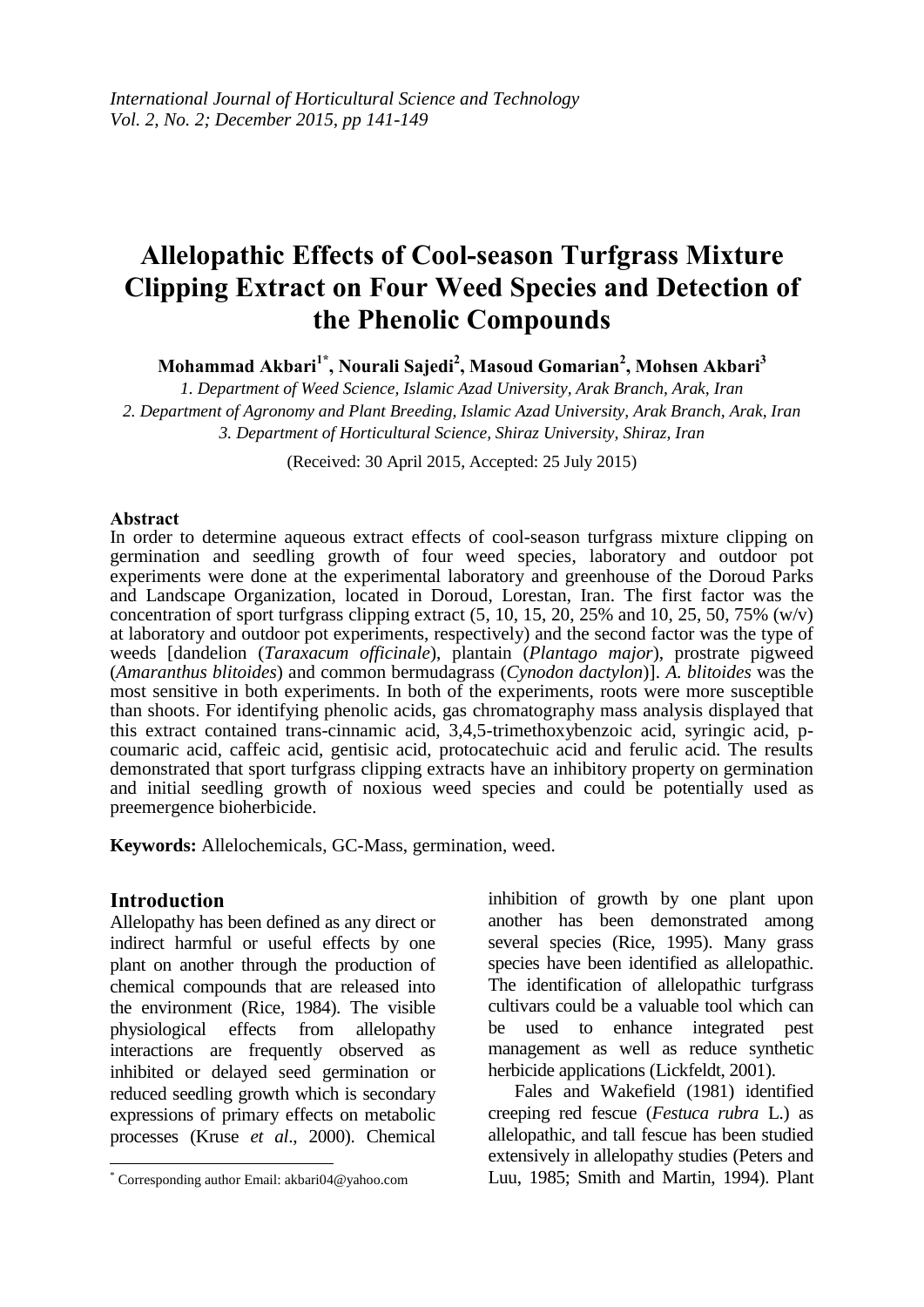inhibitory compounds have also been<br>detected in *Agrostis tenuis* Sibth. in *Agrostis tenuis* Sibth. (Norrington-Davies and Buckeridge, 1994), *Buchloe dactyloides* (Nutt.) Engelm. (Wu LX and Harivandi, 1998), *Cynodon dactylon*  L. [Pers.] (Waller *et al*., 1985), *Lolium perenne* L. (Mattner and Parbery, 2001; McCarty *et al*., 2010; Wardle *et al*., 1992; Wardle *et al*., 1996; Zuk and Fry, 2006), *Pennisetum clandestinum* Hochst. (Chou *et al*., 1987), *Poa annua* L. (Brede, 1982), and *Poa pratensis* L. (Chung and Miller, 1995). It has been shown how the grass *Agropyron desertorum* inhibits the growth of the shrub *Artemisia tridentata* (Caldwell *et al*., 1991) and the grass *Elymus lanceolatus* (Huber-Sannwald *et al*., 1998). Further, Mahall and Callaway (1991) have documented similar processes between *Ambrosia dumosa* and *Larrea tridentata*.

The most widely used biological assays for allelochemicals are seed germination and seedling growth studies (Aliloo *et al*., 2012). Numerous laboratory experiments have been conducted, but they probably do not reflect processes under field conditions (Inderjit and Callaway, 2003; Inderjit *et al*., 2001). In field experiments, allelochemical treatments are more realistic. In this situation, allelopathy cannot easily be separated from competition for resources (Nilsen 2002; Viard-Cretat *et al*., 2009).

Turfgrass seed can be sown in the form of monoculture or in seed mixture (Akbari *et al*., 2001). It is often sown in mixtures consisting of different species and cultivars. Mixture of turfgrass species ensures genetic diversity and higher adaptive potential (Beard, 1973). Turfgrass stands composed of multiple species may be better able to withstand environmental and pest stresses<br>compared to monoclonal communities compared to monoclonal (Watschke and Schmidt, 1992). Weeds are the chief problem in turf zones. They compete with turfgrass for resources such as light, water, nutrient and physical space. They may belong to grasses, grass-like plants or broad leaf plants in the turf area. Esmaili and Salehi (2009) reported that *Taraxacum* 

*officinale* and *Cynodon dactylon* were important weeds in turf areas at one site in Iran. Christians (2004) reported important weeds in turf areas in his book. Although allelopathic effects of individual turfgrass on other plants have been reported (Wu *et al*., 2002), no study has yet been done on the allelopathic effects of mixture turfgrass on important weed species.

The aim of this investigation was to determine allelopathy effects of turfgrass mixture extracts on germination and seedling growth of four noxious weed species including dandelion (*Taraxacum officinale*), plantain (*Plantago major*), prostrate pigweed (*Amaranthus blitoides*) and common bermudagrass (*Cynodon dactylon*) and detection of the type of phenolic compounds in turfgrass clipping extracts.

## **Materials and Methods**

### **Experimental location**

The research was conducted at laboratory with Petri dishes and outdoor pots, using the field soil as the growth medium, at the experimental farm of the Doroud Parks and Landscape Organization, located in Doroud, Lorestan, Iran.

### **Preparation of turfgrass clipping extracts**

A sport turfgrass (consisting of *Lolium perenne* L. 20% 'Bartwingo' and 35% 'Barrage'; *Poa pratensis* L. 35% 'Baron'; and *Festuca rubra* spp. *commutata*  (Thuill.) Nyman. 10% 'Bargreen') clippings were collected in September 2012 using a rotary mower and mowing at 4 cm height. Collected clippings were dried in an electrical oven at 75ºC for 48 h and then milled. In order to produce the extract, 80 g of powdered material was plunged in 400 ml of deionized water for 24 hours at 40º C using a water bath. The mixture was then filtered through Whatman No. 42 paper and diluted to following concentrations: 0, 5, 10, 15, 20 and 25% (w/v) for laboratory study at Petri dishes and 0, 10, 25, 50 and 75% for outdoor pots.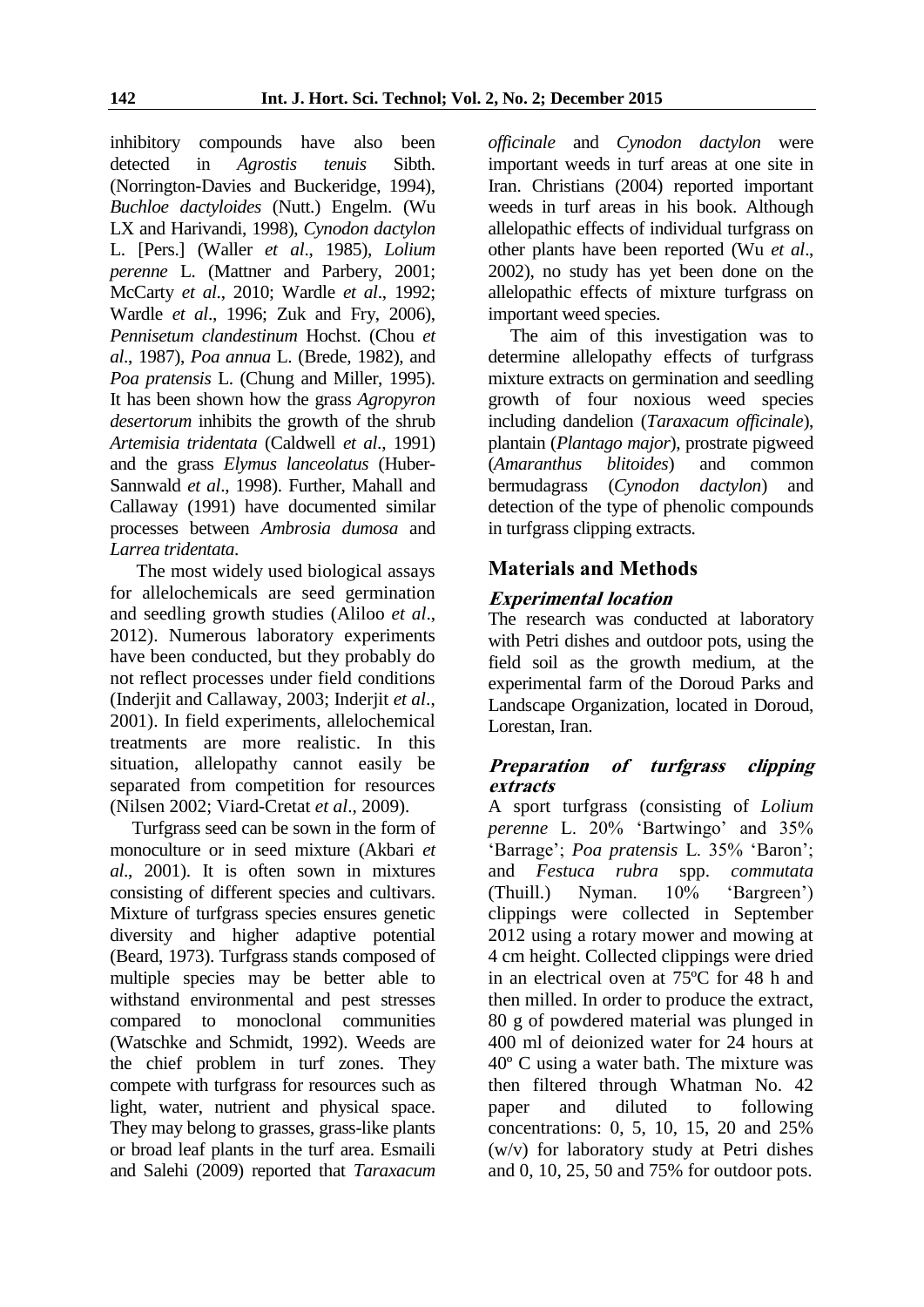# **Laboratory experiment**

Laboratory experiment was done in Petri dishes in a lab germinator (Spencers, Model No: 3330-SSG-001 series). Five ml of turfgrass extract and a deionized  $H_2O$  (as control) were applied separately to 20 seeds including *Taraxacum officinale* L., *Plantain plantago*, *Amaranthus blitoides* and *Cynodon dactylon* L. [Pers.] in 9 cm Petri dishes lined with Whatman #1 filter paper. The dishes were sealed with parafilm and placed under artificial light for 16 h days at room temperature averaging 25ºC.

## **Outdoor pot experiment**

Twenty healthy seeds of *Taraxacum officinale* L., *Plantain plantago* L., *Amaranthus blitoides* L. and *Cynodon dactylon* L. [Pers.] were planted in 20 cmdiameter×25cm-deep pots filled with field soil. One hundred ml of turfgrass extract and a deionized  $H_2O$  (as control) were applied. Germination percentage, root length, shoot length, root dry weight, shoot dry weight, seedling weight and seedling vigor index were measured on 14 days for both Petri dish and outdoor pot experiment. Seedling vigor index was calculated according to the following formula (1):

 $SVI = German($ %) × [mean root length + mean shoot length]

# **Phenolic acid extraction**

The method described by Wu *et al*. (1998) was used for the present study. For separation of phenolic acids from the crude clipping extract, the extract was acidified by adding 15 ml of concentrated sulfuric acid to 60 ml of the extract. After cooling down to room temperature, the solution was filtered through Whatman No. 1 paper and centrifuged at 3500×*g* for 5 min, and the clear extract was collected. Ten ml of ethyl acetate was added to the clear extract and shaken manually for 30 s. The organic (ethyl acetate) phase was carefully collected (using a 150-ml separating funnel), and the aqueous phase was repeatedly extracted three times using 4 ml

ethyl acetate. The ethyl acetate extract was used for the following chemical analysis.

### **Esterification and gas chromatographic analysis**

Before the analysis of phenolic acids using capillary gas chromatography (GC), esterification was conducted to increase the volatility of the compounds. The method described by Husek (1991) was used for the present study. Heptafluorobutyric-isobutanol amino acid (HFB-IBA) was used as an esterification reagent. The organic phase extract (about 70 ml in volume) was concentrated and the volume was reduced to about 200  $\mu$ L by a stream of dry N<sub>2</sub> in an esterification tube. A reaction solution (1200 *μ*L; dichloromethane and acetyl chloride 10:3, v/v) was added into the esterification vessel, capped, and heated at 135° C for 50 min. After heating, it was vaporized to dryness under a dry nitrogen stream. After cooling, 1200 *μ*L of dichloromethane and 400 *μ*L of heptafluorobutyric anhydride were added to the vessel, the cap was sealed and the vessel was heated at 130° C for at least 15 min. After the heating process, the vessel was removed and placed in an ice-bath for 2 min. The solvent was vaporized to dryness under a stream of dry nitrogen. The residue was redissolved with 500 *μ*L of ethyl acetate for GC analysis.

An Agilent gas chromatograph was used for this study. The oven temperature ramps were at 75°C for 1 min, then increased at 25°C min−1 up to 280°C and held there for 1 min. The split injector was set at a rate of 46:1 and the temperature was 250°C. The FID detector temperature was set at 320°C. Nitrogen was used as the carrier gas at a flow rate of 30 ml/min. Based on the retention time of each standard phenolic acid, the phenolic acids separated by GC chromatograms can be readily identified. For further confirmation, the method of direct standard addition was used. One *μ*mol of each standard phenolic acid was individually added into the sample extract before esterification. The direct standard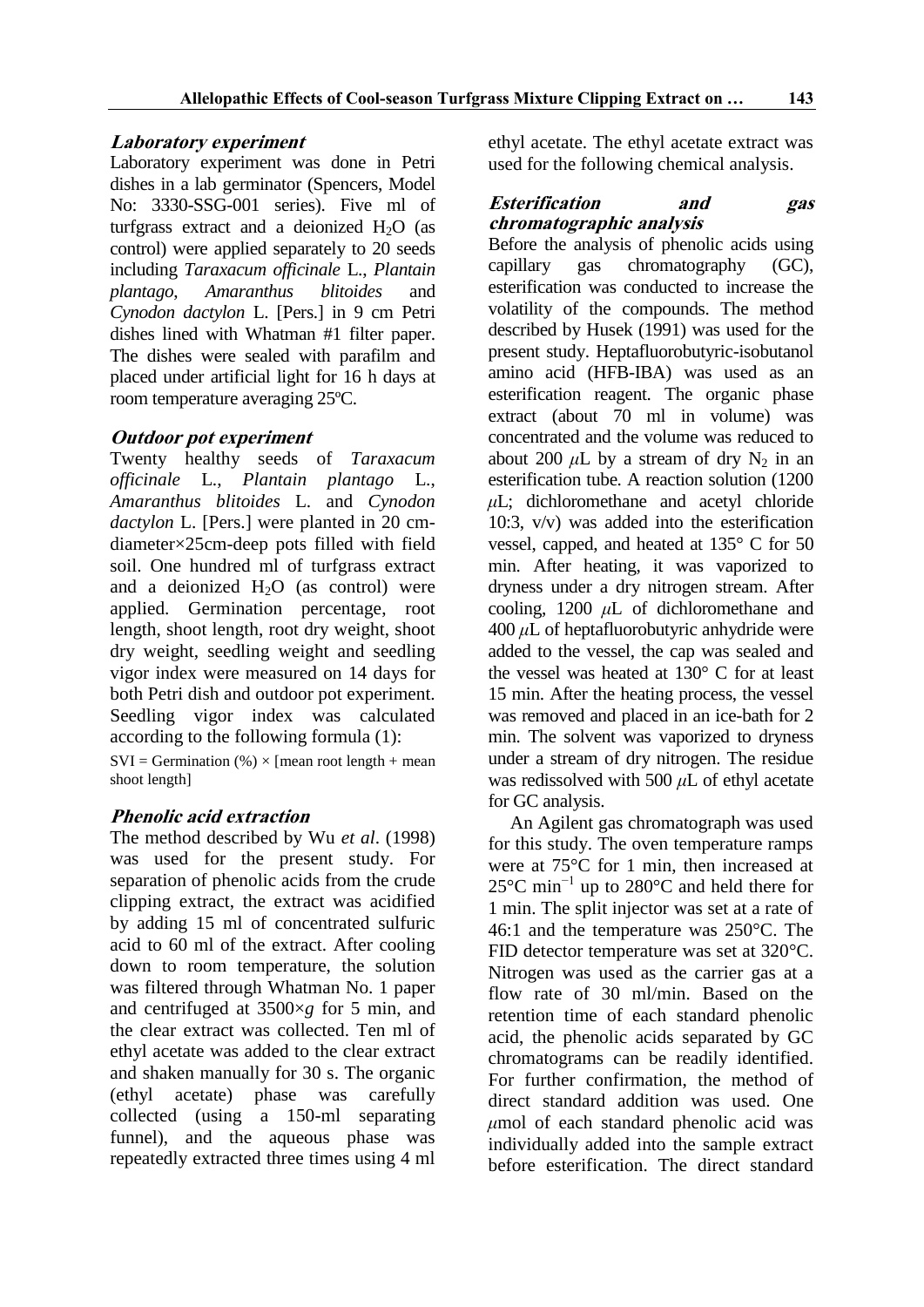phenolic acid addition response was detected by the GC chromatograms. A standard analytical curve method was used for quantitative analysis.

#### **Statistical analysis**

Analysis of variance was performed as factorial based on randomized complete block design (RCBD) with four replications in pot and laboratory experiments. Duncan's multiple range test was performed for mean comparison at 0.05 statistical level. Since interaction effects between studied factors in all traits were not significant, comparison of interaction effect means was not performed. The analysis of the allelopathic compounds by GC-Mass was repeated three times with three extracts. All collected data were analyzed using SAS software (41). The inhibition percentage for each trait was calculated from the equation below (Nikneshan *et al*., 2011):

Inhibition percentage = [(control- sample extract)/control]×100

**Results**

#### **Laboratory experiment**

Analysis of variance demonstrated that the

main effect of concentration was significant and interaction effect was nonsignificant for all traits. The source of weed variation was only significant in root length, seedling weight and seedling vigor index traits. Treatment of seed with 25% clipping extract concentration completely inhibited all measured traits of all species (Table 1). *A. blitoides* and *C. dactylon* were more sensitive to the sport turfgrass clipping extract in all traits and, therefore, they were the most sensitive. Among the tested weed species, *T. oficinale* showed the least susceptibility to turfgrass clipping extracts. Root and shoot growth of all species reduced in all clipping extract concentrations, but it seems that roots were more sensitive than shoots (Table 1).

#### **Outdoor pot experiment**

Similar to the laboratory experiment, concentration and interaction between weed and concentration factors were significant and not significant in all traits, respectively. *A. blitoides* was the most sensitive. Treatment of seed with 75% clipping extract concentration severely inhibited all traits in

**Table 1. Effects of species and concentration on inhibition percentage of measured traits at laboratory condition.**

| <b>Treatment</b> | <b>Mean Traits</b>                                    |                                               |                                                |                                                 |                                                |                                                |                                                                      |  |
|------------------|-------------------------------------------------------|-----------------------------------------------|------------------------------------------------|-------------------------------------------------|------------------------------------------------|------------------------------------------------|----------------------------------------------------------------------|--|
| Weed             | <b>Germination</b><br>percentage<br>inhibition<br>(%) | <b>Root</b><br>Length<br>inhibition<br>$($ %) | <b>Shoot</b><br>Length<br>inhibition<br>$($ %) | <b>Shoot Dry</b><br>Weight<br>inhibition<br>(%) | <b>Root Dry</b><br>Weight<br>inhibition<br>(%) | <b>Seedling</b><br>Weight<br>inhibition<br>(%) | <b>Seedling</b><br><b>Vigor</b><br><b>Index</b><br>inhibition<br>(%) |  |
| A. blitoides     | $70.50a$ <sup>T</sup>                                 | 76.26a                                        | 55.00a                                         | 70.66a                                          | 77.50a                                         | 84.31a                                         | 86.03a                                                               |  |
| C. dactylon      | 72.35a                                                | 78.76a                                        | 63.14a                                         | 70.50a                                          | 76.50a                                         | 81.95a                                         | 84.01a                                                               |  |
| P. plantago      | 68.61a                                                | 66.55 <sub>h</sub>                            | 55.17a                                         | 67.33a                                          | 72.00a                                         | 75.14a                                         | 82.66a                                                               |  |
| T.<br>officinale | 66.24a                                                | 73.72a                                        | 62.17a                                         | 65.33a                                          | 75.25a                                         | 74.80b                                         | 52.13b                                                               |  |
| Concentration    |                                                       |                                               |                                                |                                                 |                                                |                                                |                                                                      |  |
| 5%               | 32.82d                                                | 31.48d                                        | 13.85e                                         | 25.20d                                          | 34.37d                                         | 50.69d                                         | 24.12c                                                               |  |
| 10%              | 51.06c                                                | 58.22c                                        | 34.43d                                         | 50.41c                                          | 64.06c                                         | 67.65c                                         | 72.60b                                                               |  |
| 15%              | 69.76 <sub>b</sub>                                    | 83.69b                                        | 55.41c                                         | 71.45b                                          | 81.56b                                         | 82.55b                                         | 86.01ab                                                              |  |
| 20%              | 93.48a                                                | 95.74a                                        | 90.67 <sub>b</sub>                             | 95.20a                                          | 96.56a                                         | 94.37a                                         | 98.32a                                                               |  |
| 25%              | 100a                                                  | 100a                                          | 100a                                           | 100a                                            | 100a                                           | 100a                                           | 100a                                                                 |  |

† In each column, means with the same letter are not significantly different from Duncan's multiple range test at %5 of statistical level.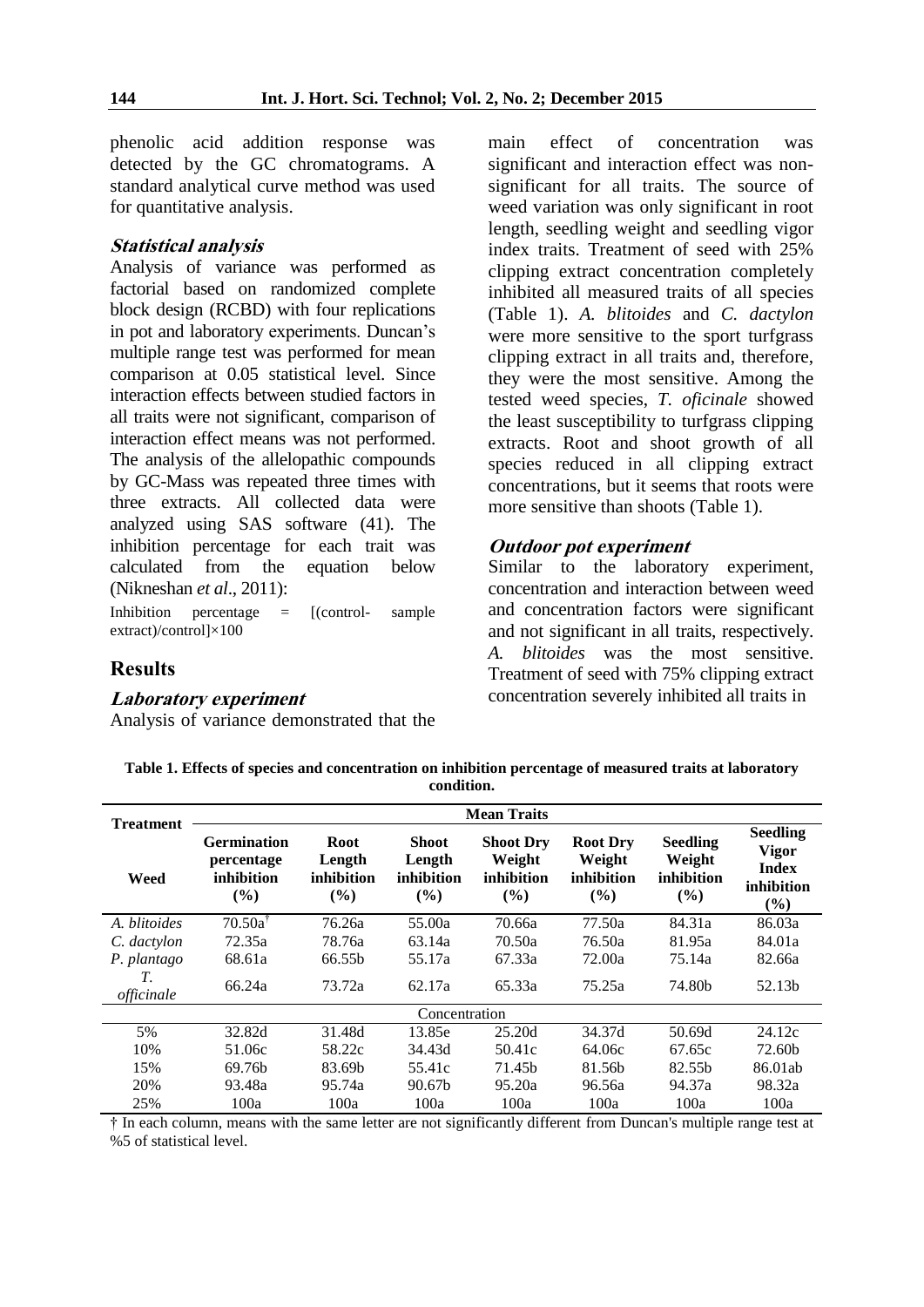all species but these reductions were not complete (Table 2). It was observed that the allelopathy effect was concentration dependent (Table 2).

#### **Phenolic acids detection**

Figure 1 presents the 8 phenolic acids in the clipping extract of a sport turfgrass consisting of 3 cool-season species. This extract contained trans-cinnamic acid, 3, 4, 5-trimethoxybenzoic acid, syringic acid, pcoumaric acid, caffeic acid, gentisic acid, protocatechuic acid, ferulic acids. These phenolic acids decrease in the order just described.

| Table 2. Effect of species and concentration on inhibition percentage of measured traits at outdoor pot |            |  |  |
|---------------------------------------------------------------------------------------------------------|------------|--|--|
|                                                                                                         | condition. |  |  |

|                          | <b>Mean Traits</b>                                     |                                            |                                                |                                                       |                                                |                                                   |                                                                      |  |
|--------------------------|--------------------------------------------------------|--------------------------------------------|------------------------------------------------|-------------------------------------------------------|------------------------------------------------|---------------------------------------------------|----------------------------------------------------------------------|--|
| <b>Treatment</b><br>Weed | <b>Germination</b><br>percentage<br>inhibition $(\% )$ | <b>Root</b><br>Length<br>inhibition<br>(%) | <b>Shoot</b><br>Length<br>inhibition<br>$($ %) | <b>Shoot</b><br>Dry<br>Weight<br>inhibition<br>$(\%)$ | <b>Root Dry</b><br>Weight<br>inhibition<br>(%) | <b>Seedling</b><br>Weight<br>inhibition<br>$($ %) | <b>Seedling</b><br><b>Vigor</b><br><b>Index</b><br>inhibition<br>(%) |  |
| A. blitoides             | $37.49a^T$                                             | 27.88a                                     | 14.27a                                         | 43.35a                                                | 47.91a                                         | 44.31a                                            | 64.36a                                                               |  |
| C. dactylon              | 42.43a                                                 | 25.81a                                     | 13.27a                                         | 27.82b                                                | 38.12ab                                        | 30.31 <sub>b</sub>                                | 51.78ab                                                              |  |
| P. plantago              | 32.82ab                                                | 22.74a                                     | 6.23a                                          | 26.19 <sub>b</sub>                                    | 31.77b                                         | 27.44b                                            | 45.05 <sub>b</sub>                                                   |  |
| T. officinale            | 23.71b                                                 | 24.25a                                     | 10.18a                                         | 28.93b                                                | 48.43a                                         | 31.91b                                            | 45.20b                                                               |  |
| Concentration            |                                                        |                                            |                                                |                                                       |                                                |                                                   |                                                                      |  |
| 10%                      | 8.3d                                                   | 6.11c                                      | 2.68b                                          | 9.54d                                                 | 14.27c                                         | 10.66d                                            | 15.98c                                                               |  |
| 25%                      | 22.45c                                                 | 22.77b                                     | 4.33 <sub>b</sub>                              | 24.87c                                                | 31.87b                                         | 26.16c                                            | 43.21c                                                               |  |
| 50%                      | 46.59b                                                 | 32.09a                                     | 15.30a                                         | 39.50b                                                | 56.66a                                         | 42.65b                                            | 66.52a                                                               |  |
| 75%                      | 58.11a                                                 | 39.71a                                     | 21.64a                                         | 52.37a                                                | 63.43a                                         | 54.50a                                            | 80.68a                                                               |  |

† In each column, means with the same letter are not significantly different from Duncan's multiple range test at %5 of statistical level.



**Fig. 1. Distribution of phenolic acids in clipping extracts made from a sport turfgrass. Abbreviations are as follows: Tri-Meth: 3, 4, 5-trimethoxybenzoic acid; t-Cin; trans-cinnamic acid; Syr: syringic acid; Pro: protocatechuic acid; Gen: gentisic acid; Cou: p-coumaric acid; Caf: caffeic acid; Fer: ferulic acid. Each column represents the mean of three replications and bars represent standard error of the means.**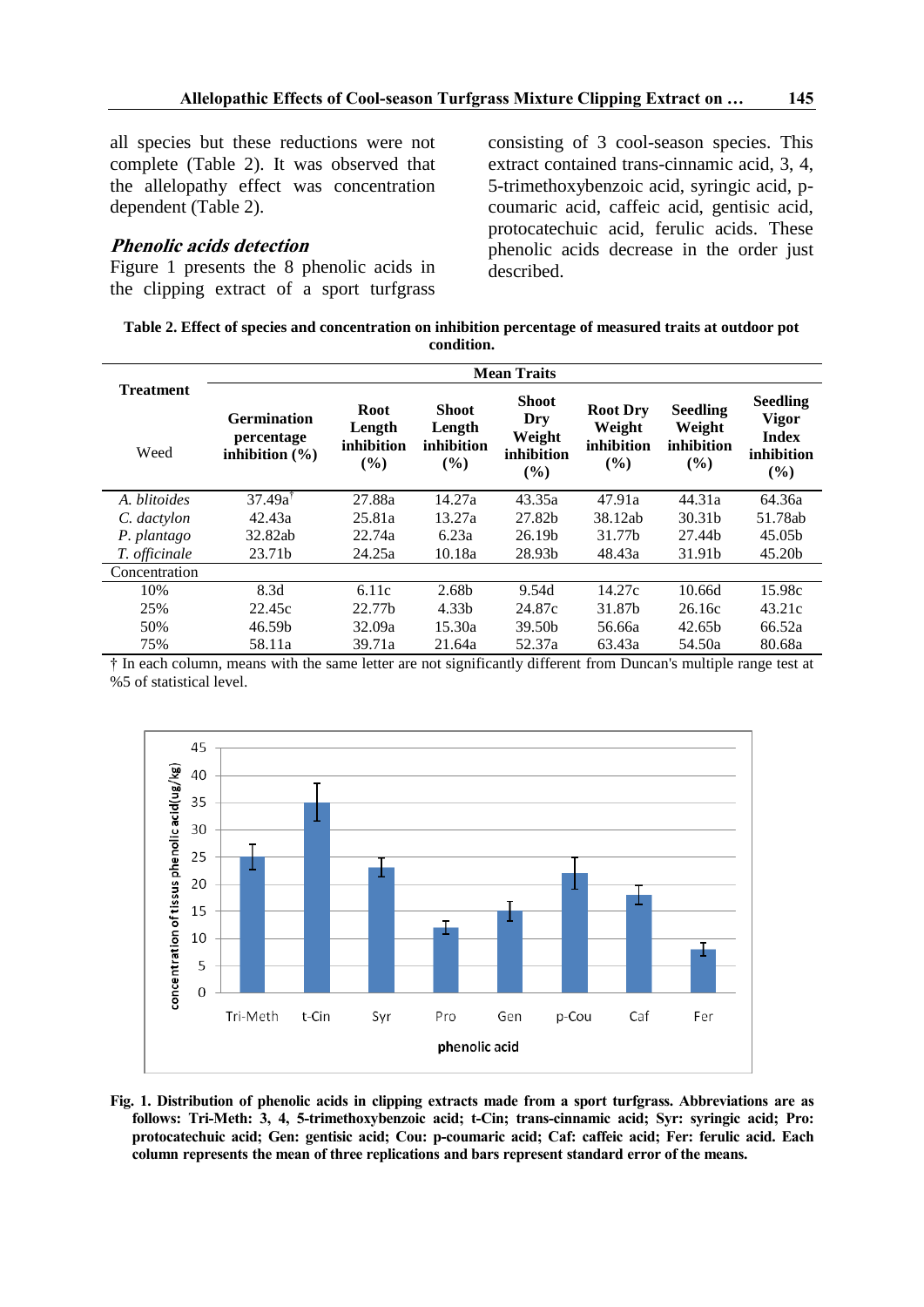### **Discussion and Conclusion**

The comparison of the two experiments showed that higher concentrations of clipping extract were required for a significant decrease in traits in pot than in Petri dish conditions. Treatment of seed with 25% clipping extract concentration could inhibit all traits in all species, but in pot experiment, 75% clipping extract could not completely inhibit any given trait. In pot experiment, it seems allelopathic compounds were probably adsorbed in the surface of soil and microbial activity caused degradation of allelopathic compounds. Moreover, the majority of soils are alkaline in arid and semi-arid regions such as Iran. Therefore, it might influence allelopathic compounds in pot conditions. Wu *et al*. (2002) noted that the allelopathy effect of allelechemical compounds is deeply affected by soil's physical and chemical conditions and soil's microbial activities. Sampietro *et al*. (2005) observed that phenolic compounds had less effect on target plants in unsterile soil. Inderjit *et al*. (2001) demonstrated that as allelochemicals move through the soil, they are altered by microorganisms, bound to organic matter, and distorted by polymerization. Zhao *et al*. (2010) stated that adsorption of phenolics to clay minerals may be one of their possible fates in soil.

In some studies both inhibitory and stimulatory effects of water extracts of plants have been reported (Gomaa and AbdElgawad, 2011; Ismail and Chong, 2002; Nikneshan *et al*., 2011). However, in both of our experiments, the inhibitory effect of extract was increased by increasing aqueous extract concentration and no stimulatory effect was found. Thus, the allelopathic property was dependent upon concentration. This result agrees with King (1996) who reported that the effect of perennial ryegrass extract on duckweed (*Lemna minor* L.) fronds was dependent on concentration. In rice, allelopathic property was found to be concentration dependent (Chung *et al*., 2001). Also, Bertin *et al*. (2003) observed that fine fescue (*Festuca* 

*rubra* L.) seedlings exuded large quantities of bioactive root matter into the agar medium, but older fine fescue plants had a more profound effect on test species.

Roots were more sensitive than shoots to turfgrass clipping extracts in all of the test weeds. Direct connection of roots to allelopathic compounds might be due to the fact that they are suppressed more than shoots. Similar results were observed by Jafariehyazdi and Javadifar (2011) and Gomaa and AbdElgawad (2011). Wu *et al*. (2002) observed that roots of cool and warm turfgrass were more affected than shoots by exerting phenolic compounds and stated that because seedlings with reduced root growth are unlikely to last in a well establish sward, this finding has practical importance.

So far, several phenolic acids have been identified to have allelopathic properties and have been measured in extracts from a variety of plant species. (Gomaa and AbdElgawad, (2011); Ismail and Chong, 2002; Wu *et al*., 1998). Phenolic compounds are major plant allelochemicals in ecosystem and they play a key role in allelopathy (Johan and Sarada, 2012). Rao and Buta, (1983) extracted 19 phenolic compounds from perennial ryegrass that negatively impacted lettuce seed germination. Wu *et al*. (2002) reported that gentisic acid was not detected in four cool season turfgrass but occurred in four warm season ones while both p-hydroxy-benzoic acid and vanillic acid were identified in cool and warm season turfgrass. In contrast, gentisic acid was observed in our extraction and p-hydroxy-benzoic acid and vanillic acid were not detected (Fig. 1). Salicylic acid was not detected in phenolic acid extraction. This is in agreement with Wu *et al*. (2002) finding: they did not detect salicylic acid in the four cool-season turfgrass, but they found it in four warmseason turfgrass species. It was suggested that phenolic acids could disrupt cell division, distort cellular structures and reduce respiration and photosynthetic rates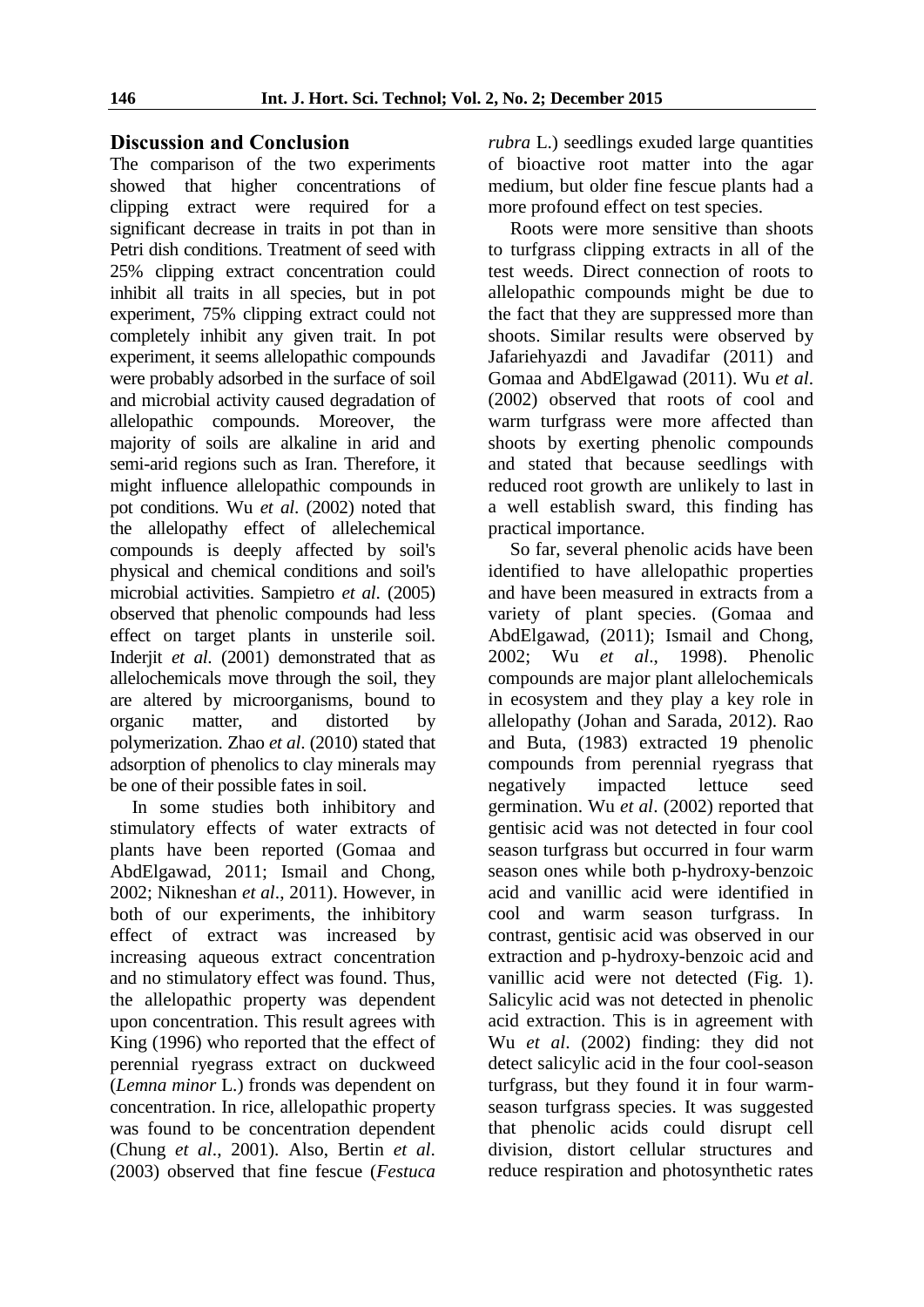in plants exposed to them (Li *et al*., 2010; Yu *et al*., 2003). Other studies have mentioned change in plant enzymatic functions, inhibited protein synthesis, and inactivated plant hormones as inhibitory mechanisms from these allelochemicals (Batish *et al*., 2008; Li *et al*., 2010). Wu *et al*. (2002) noted that the amount and type of phenolic compounds released by plants as well as the allelopathic activity of these compounds may be greatly affected by seasonal changes, soil physical and chemical conditions, soil nutrients, and biotic factors such as plant density, growth

### **References**

- Abdul-baki, B.A.A. and J.D. Anderson. 1973. Relationship between Decarboxylation of Glutamic Acid and Vigor in Soybean Seed. Crop Sci. 13:222-226.
- Akbari, M., H. Salehi and M. Khosh-Khui. 2011. Cool-warm Season *Poa–Cynodon* Seed Mixtures and Their Turf Growth and Quality. Acta Agr. Scandinavica 61:559-564.
- Aliloo, A.A., S. Shahabivand, L. Farjam and S. Heravi. 2012. Allelopathic Effects of Pine Needle Extracts on Germination and Seedling Growth of Ryegrass and Kentucky Bluegrass. Adv. Environ. Biol. 6:2513-2518.
- Batish, D.R., H.P. Singh, S. Kaur, R.K. Kohli and S.S. Yadav. 2008. Caffeic Acid Affects Early Growth and Morphogenetic Response of Hypocotyl Cuttings of Mung Bean (*Phaseolus aureus*). J. Plant Physiol. 165:297-305.
- Beard, J.B. 1973. Turfgrass: Science and Culture. Prentice-Hall, Englewood Cliffs, NJ., U.S.A. 704 p.
- Bertin, C., X. Yang and L.A. Weston. 2003. The Role of Root Exudates and Allelochemicals in the Rhizosphere. Plant Soil 256:67–83.
- Brede, A.D. 1982. The interaction of three turfgrass species. Ph.D. Diss. The Pennsylvania State University, University Park (Diss. Abst. 82-28866).
- Caldwell, M.M., J.H. Manwaring and R.B. Jackson. 1991. Exploitation of Phosphate from Fertile Soil Microsites by 3 Great-Basin Perennials When in Competition. Fun. Ecol. 5:757-764.

conditions, stress of plants, and soil microbial activities. Therefore, clipping extract from turfgrass species in relation to management conditions may have different results.

In conclusion, the results of this study demonstrated that turfgrass clipping extract was a growth inhibitor in selected weed species. To guarantee the decrease of synthetic herbicide requirements in sustainable systems, the utilization of natural allelochemicals for weed suppression remains a viable option for reducing synthetic herbicide usage in the future.

- Chou, C.H., S. Hwang, C. Peng, Y. Wang, F. Hsu and N. Chung. 1987. The Selective Allelopathic Interaction of a Pasture Forest Intercropping in Taiwan. Plant Soil 98:31-41.
- Christians, N., 2004. Fundamentals of Turfgrass Management. John wiley and sons, inc.
- Chung, I.M. and D.A. Miller. 1995. Allelopathic Influence of Nine Forage Grass Extracts on Germination and Seedling Growth of Alfalfa. Agron. J. 87:767-772.
- Chung, M.I., K.J. Ahn and J.S. Yun. 2001. Identification of Allelopathic Compounds From Rice (*Oryza sativa* L.) Straw and their biological activity. Canadian J. Plant Sci. 81:815-819.
- Esmaili, S. and H. Salehi. 2009. Floristic Composition of Weed Community in Turfgrass Field of Baggah Iran. Iranian J. Weed Sci. 5:55-64.
- Fales, S.L. and R.C. Wakefield. 1981. Effects of Turfgrass on the Establishment of Woody Plants. Agron. J. 73:605-610.
- Gomaa, N.H. and R.H. AbdElgawad. 2011. Phytotoxic effects of *Echinochloa colona* (L.) Link. (Poaceae) Extracts on the Germination and Seedling Growth of Weeds. Spanish J. Agr. Res. 10:492-501.
- Huber-Sannwald, E., D.A. Pyke, M.M. Caldwell and S. Durham. 1998. Effects of Nutrient Patches and Root Systems on the Clonal Plasticity of a Rhizomatous Grass. Ecology 79:2267-2280.
- Husek, P. 1991. Derivation and Gas Chromatographic Determination of Hydroxycarboxylic Acids Treated with Chloroformates. J. Chrom. 547:307–314.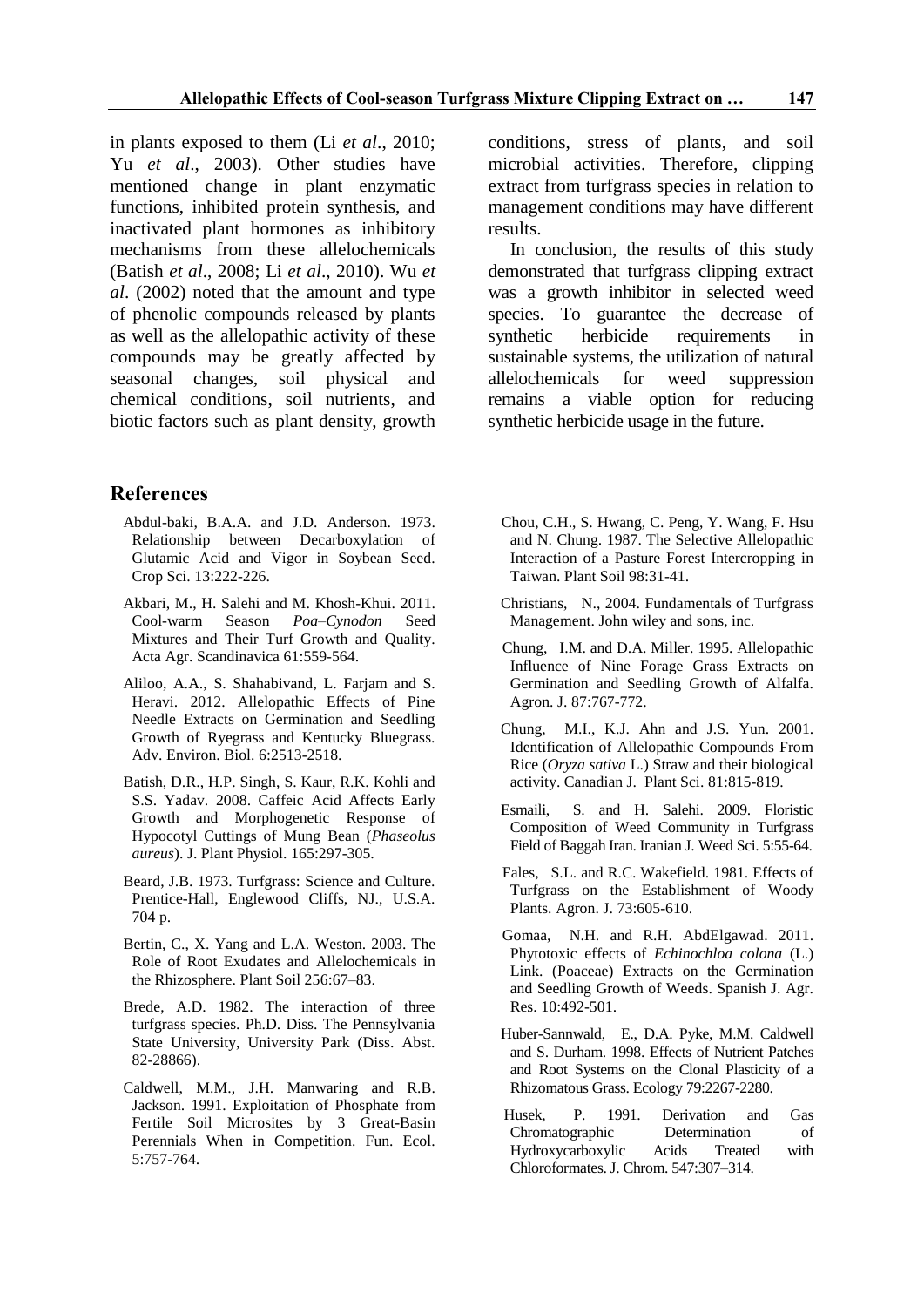- Inderjit., Callaway, R.M. 2003. Experimental Designs for the Study of Allelopathy. Plant Soil 256:1–11.
- Inderji, T., M. Kaur, and CL. Foy. 2001. On the Significance of Field Studies in Allelopathy. Weed Tech. 15:792–797.
- Ismail, B.S. and T.V. Chong. 2002. Effect of Aqueous Extract and Decomposition of *Mikania micrantha* on Selected Agronomic Crops. Weed Biol. Manag. 2:31-38.
- Jafariehhyazdi, E. and F. Javadifar. 2011. Comparison of Allelopathic Effects of Some Brassica Species in Two Growth Stage on Germination and Growth of Sunflower. Plant Soil Environ. 57 (2):52-56.
- Johan, J. and S. Sarada. 2012. Role Of Phenolics In Allelopathic Interactions. Allelo. J. 29:215-229.
- King, J., 1996. Allelopathy vs. Acremonium Endophytes vs. Competition Effect on Crabgrass Suppression by 12 Perennial Ryegrasses. Turfgrass Environ. Res. Sum. 52–54.
- Kruse, M., M. Strandberg and B. Strandberg. 2000. Ecological Effects of Allelopathic Plants a Review. Ministry of Environment and Energy National Environmental Research Institute, NERI Technical Report, No. 315.
- Li, Z., Q. Wang, X. Ruan, C. Pan and D. Jiang. 2010. Phenolics and Plant Allelopathy. Molecules 15:8933-8952.
- Lickfeldt, D.W., T.B. Voigt, B.E. Branham and T.W. Fermanian. 2001. Evaluation of Allelopathy in Cool Season Turfgrass Species. Int. Turffgrass Soc. Res. J. 9:1013-1018.
- Macias, F., A. Torres, J. Galindo, R. Varela, J. Alvarez, J. Molinillo. 2002. Bioactive Terpenoids from Sunflower Leaves cv. Peredovick. Phytochemistry 61:687-692.
- Mahall, B.E. and R.M. Callaway. 1991. Root Communication Among Desert Shrubs. Proc. Nat. Acad. Sci. 88:874-876.
- Mattner, S.W. and D.G. Parbery. 2001. Rustenhanced Allelopathy of Perennial Ryegrass against White Clover. Agr. J. 93:54–59.
- McCarty, L.B., R.K. McCauley, H. Liu and W. Totten. 2010. Perennial Ryegrass Allelopathic Potential on Bermudagrass Germination and Seedling Growth. Hort. Sci. 45 (12):1872–1875.
- Nicholson, K.S., A. Rahman and D.A. Wardle. 1990. Interactions between Establishing Nodding Thistle and Pasture Seedlings. Proc. 43rd New Zealand Weed and Pest Control Conf. 43:225–228.
- Nikneshan, P., H. Karimmojeni, M. Moghanibashi and N. Sadat-Hossseini. 2011. Allelopathic Potential of Sunflower on Weed Management in Safflower and Wheat. Australian J. Crop Sci. 5:1434-1440.
- Nilsen, E.T. 2002. Ecological Relevance of Allelopathy: Some Considerations Related to Mediterranean, Subtropical, Temperate, and Boreal Forest Shrubs. In: Inderjit, Mallik AU. eds. Chemical ecology of plants: allelopathy in aquatic and terrestrial ecosystems. Switzerland: Birkha¨user Verlag 109–129.
- Norrington- Davies, J. and K.J. Buckeridge. 1994. Plant Interference and Chemical Toxins in Upland Pastures. Grass Forage Sci. 49:176-182.
- Olofsdotter, M. and A.U. Mallik. 2001. Allelopathy Symposium. Agron. J. 93:1-2.
- Peters, E. and K.T. Luu. 1985. Allelopathy in Tall Fescue. p. 273-283. In A.C. Thompson (ed.) The Chemistry of Allelopathy. ACS, Washington D.C.
- Rao, M.M. and J.G. Buta. 1983. Growth Inhibitors from Grasses: HPLC of Phenolics. Proc. 10th Annu. Mtg. Plant Growth Regulat. Soc. Amer. 10:43-48.
- Rice, E.L., 1984. Allelopathy. 2nd ed. Academic Press, Orlando, FL. 422 p.
- Rice, E.L., 1995. Biological Control of Weeds and Plant Pests. Univ. of Okla. Press, Norman, Okla.
- Sampietro, D.A., M.I. Isla, M.A. Vattuone. 2005. Effect of a Sugarcane Straw Leachate and its Chemical Constituents on Plant Growth in Soil Conditions. Fourth world congress on Allelopathy (Charles Sturt University, Wagga Wagga, NSW, Australia).
- SAS Institute, Inc. (1988). SAS/STAT Users Guide. 6.03ed. SAS Institute, Inc., Cary, NC. 108 p.
- Smith, A.E and L.D. Martin. 1994. Allelopathic Characteristics of three Cool-Season Grass Species in the Forage Ecosystem. Agron. J. 86:243-246.
- Smith, W.M., M.E. Wolf, B.S. Cheary and B.L. Carroll. 2001. Allelopathy of Bermudagrass, Tall Fescue, Redroot Pigweed, and Cutleaf Evening Primrose on Pecan. Hort. Sci. 36:1047- 1048.
- Viard- Cretat, F., C. Gallet, M. Lefebvre and S. Lavorel. 2009. A Leachate a Day Keeps the Seedlings Away: Mowing and the Inhibitory Effects of *Festuca paniculata* in Subalpine